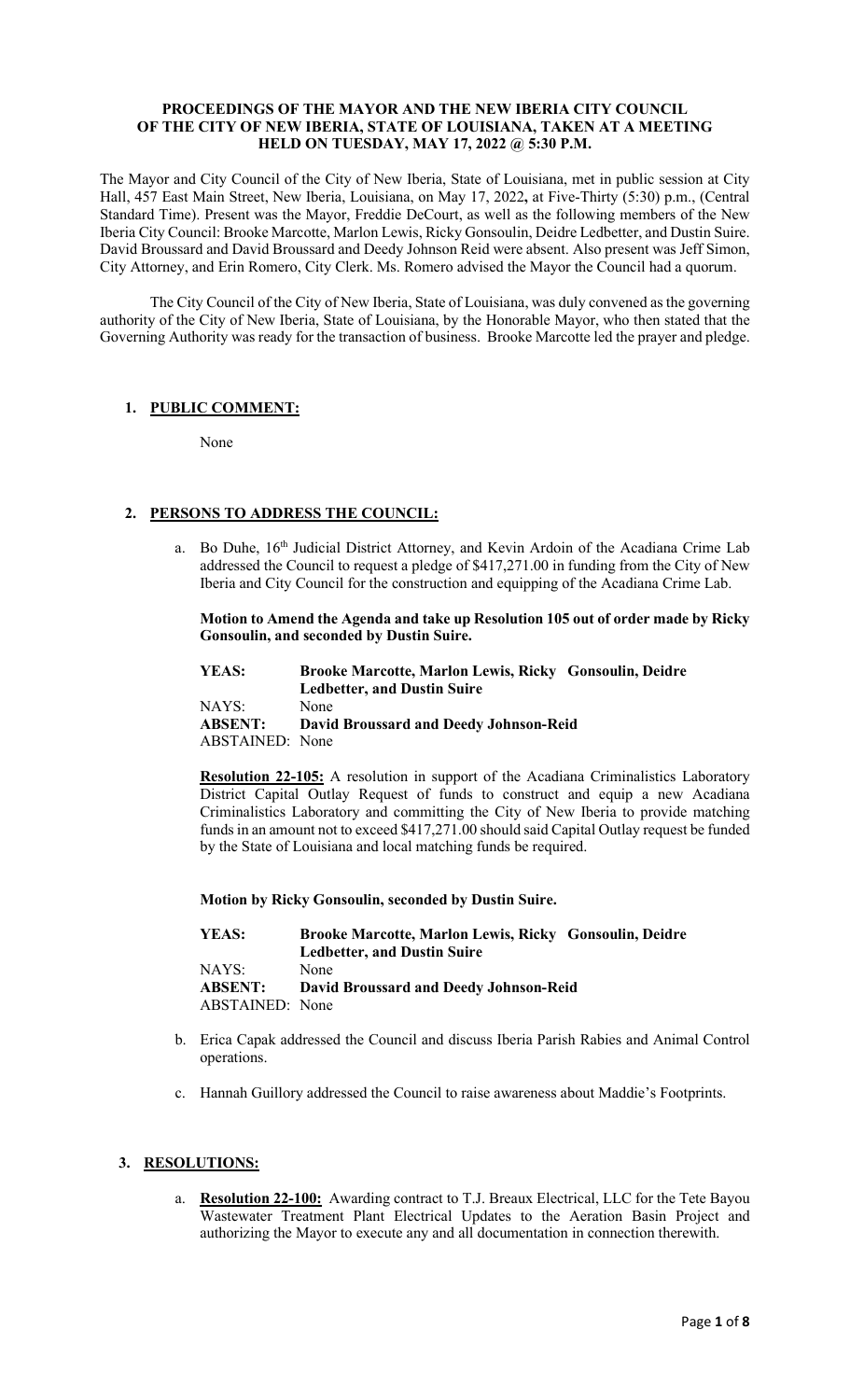**Motion by Ricky Gonsoulin, seconded by Dustin Suire .**

| YEAS:           | Brooke Marcotte, Marlon Lewis, Ricky Gonsoulin, Deidre |
|-----------------|--------------------------------------------------------|
|                 | <b>Ledbetter, and Dustin Suire</b>                     |
| NAYS:           | None                                                   |
| <b>ABSENT:</b>  | <b>David Broussard and Deedy Johnson-Reid</b>          |
| ABSTAINED: None |                                                        |

b. **Resolution 22-101:** Awarding contract to NCMC, LLC for the American Rescue Plan Act Project entitled "Electric Valve Actuator Upgrades" and authorizing the Mayor to execute any and all documentation in connection therewith.

#### **Motion by Brooke Marcotte, seconded by Deidre Ledbetter.**

| YEAS:           | Brooke Marcotte, Marlon Lewis, Ricky Gonsoulin, Deidre |
|-----------------|--------------------------------------------------------|
|                 | <b>Ledbetter, and Dustin Suire</b>                     |
| NAYS:           | None                                                   |
| <b>ABSENT:</b>  | David Broussard and Deedy Johnson-Reid                 |
| ABSTAINED: None |                                                        |

c. **Resolution 22-102:** Rejecting bids for Sewer System Improvements – Basin D (LCDBG FY 2021).

**Motion by Brooke Marcotte, seconded by Ricky Gonsoulin.**

| YEAS:           | Brooke Marcotte, Marlon Lewis, Ricky Gonsoulin, Deidre |
|-----------------|--------------------------------------------------------|
|                 | <b>Ledbetter, and Dustin Suire</b>                     |
| NAYS:           | None                                                   |
| <b>ABSENT:</b>  | David Broussard and Deedy Johnson-Reid                 |
| ABSTAINED: None |                                                        |

d. **Resolution 22-103:** Awarding contract to Complete Turf Care for Pepperplex Soccer Field Refurbishment Project and authorizing the Mayor to authorize any and all documentation in connection therewith.

#### **Motion by Marlon Lewis, seconded by Brooke Marcotte.**

| YEAS:           | Brooke Marcotte, Marlon Lewis, Ricky Gonsoulin, Deidre<br><b>Ledbetter, and Dustin Suire</b> |
|-----------------|----------------------------------------------------------------------------------------------|
| NAYS:           | None                                                                                         |
| <b>ABSENT:</b>  | David Broussard and Deedy Johnson-Reid                                                       |
| ABSTAINED: None |                                                                                              |

e. **Resolution 22-104:** Declaring two police cars as salvage and authorizing their donation to Vinton Police Department.

**Motion by Ricky Gonsoulin, seconded by Dustin Suire.**

| Brooke Marcotte, Marlon Lewis, Ricky Gonsoulin, Deidre |
|--------------------------------------------------------|
| <b>Ledbetter, and Dustin Suire</b>                     |
| None                                                   |
| <b>David Broussard and Deedy Johnson-Reid</b>          |
| ABSTAINED: None                                        |
|                                                        |

f. **Resolution 22-105:** A resolution in support of the Acadiana Criminalistics Laboratory District Capital Outlay Request of funds to construct and equip a new Acadiana Criminalistics Laboratory and committing the City of New Iberia to provide matching funds in an amount not to exceed \$417,271.00 should said Capital Outlay request be funded by the State of Louisiana and local matching funds be required.

**\*\*\*Matter was taken up earlier in the meeting\*\*\***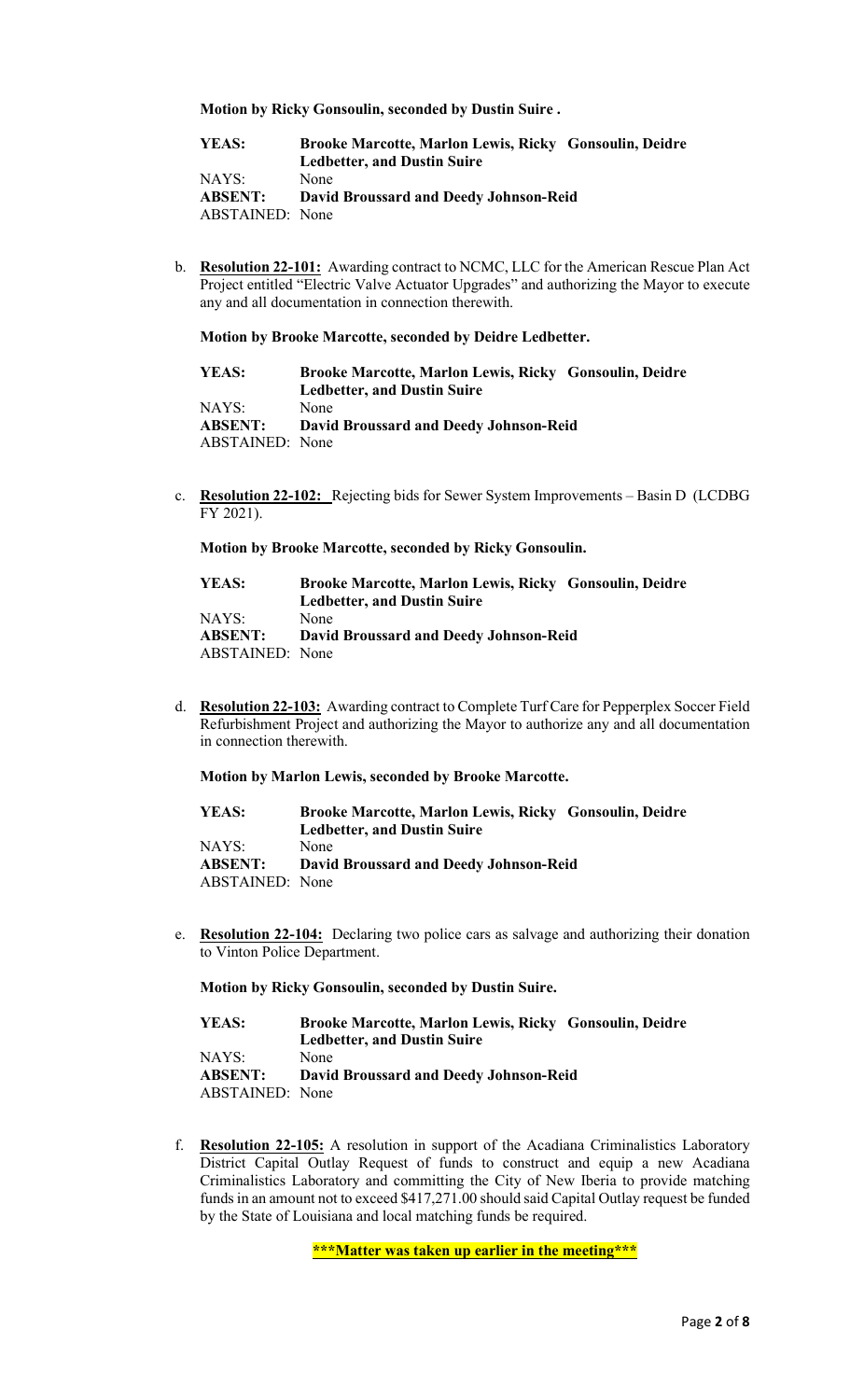g. **Resolution 22-116:** Authorizing the Mayor to negotiate and execute agreements for providing office space to the Teen Court Program at Suites 201 and 203, 121 West Pershing Street, New Iberia, the Iberia Parish Courthouse Annex Building, including Cooperative Endeavor Agreements between Iberia Parish Government and the City of New Iberia and between the City of New Iberia and the Garon Paul Atkinson Lewis Foundation.

## **Motion by Ricky Gonsoulin, seconded by Dustin Suire.**

| YEAS:                  | Brooke Marcotte, Marlon Lewis, Ricky Gonsoulin, Deidre |
|------------------------|--------------------------------------------------------|
|                        | <b>Ledbetter, and Dustin Suire</b>                     |
| NAYS:                  | None                                                   |
| <b>ABSENT:</b>         | David Broussard and Deedy Johnson-Reid                 |
| <b>ABSTAINED:</b> None |                                                        |

## **4. PROPERTY STANDARDS:**

**Public Hearing and Action (Resolution No. 22-106)** on the state of buildings located at 317 W. Pershing Street (District 5), per Resolution 22-77, as noticed and advertised on April 29, 2022.

Motion to Open Public Hearing by Ricky Gonsoulin, Seconded by Dustin Suire:

Public Hearing: The Mayor called aloud for anyone present to represent this property and there was no response. Property owners have obtained a permit for demolition, so Jimmy Landry recommends the property be revisited on June 21, 2022

Motion to Close Public Hearing by Ricky Gonsoulin, Seconded by Brooke Marcotte.

**Resolution 22-106:** Declaring that the building(s) or structure(s) located at 317 W. Pershing Street (District 5) be repaired to conform to the Building Code of the City of New Iberia and that the property owner shall return to the Board of Trustees for a 'revisit' on June 21, 2022 to give an update on the status of this property.

#### **Motion by Ricky Gonsoulin, seconded by Marlon Lewis.**

| YEAS:           | Brooke Marcotte, Marlon Lewis, Ricky Gonsoulin, Deidre |
|-----------------|--------------------------------------------------------|
|                 | <b>Ledbetter, and Dustin Suire</b>                     |
| NAYS:           | None                                                   |
| <b>ABSENT:</b>  | <b>David Broussard and Deedy Johnson-Reid</b>          |
| ABSTAINED: None |                                                        |

b. **Public Hearing and Action (Resolution No. 22-107)** on the state of buildings located at 608 Providence Street (District 5), per Resolution 22-78, as noticed and advertised on April 29, 2022.

Motion to Open Public Hearing by Marlon Lewis, Seconded by Deidre Ledbetter.

Public Hearing: The Mayor called aloud for anyone present to represent this property and Benny Miller was present. Mr Miller has obtained a permit for demolition and is trying to gather funds, and also salvage what cypress they can. It should take him a few months to complete the process.

Motion to Close Public Hearing by Dustin Suire, Seconded by Marlon Lewis

**Resolution 22-107:** Declaring that the building(s) or structure(s) located at 608 Providence Street (District 5) be repaired to conform to the Building Code of the City of New Iberia and that the property owner shall return to the Board of Trustees for a 'revisit' on June 21, 2022 to give an update on the status of this property.

### **Motion by Marlon Lewis, seconded by Deidre Ledbetter.**

| YEAS:           | Brooke Marcotte, Marlon Lewis, Ricky Gonsoulin, Deidre |
|-----------------|--------------------------------------------------------|
|                 | <b>Ledbetter, and Dustin Suire</b>                     |
| NAYS:           | None                                                   |
| <b>ABSENT:</b>  | David Broussard and Deedy Johnson-Reid                 |
| ABSTAINED: None |                                                        |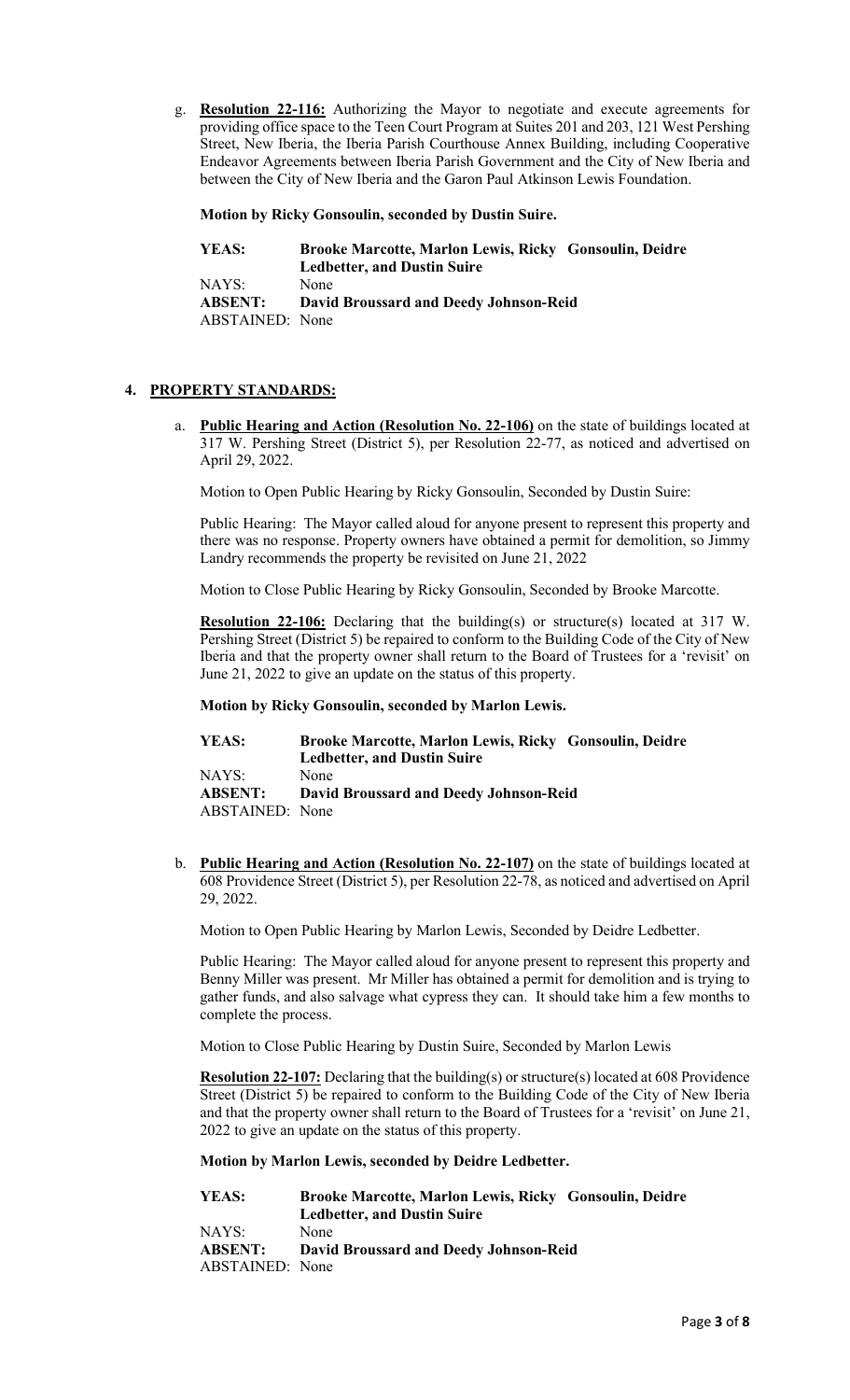c. **Public Hearing and Action (Resolution No. 22-108)** on the state of buildings located at 713 Providence Street (District 5), per Resolution 22-79, as noticed and advertised on April 29, 2022.

Motion to Open Public Hearing by Ricky Gonsoulin, Seconded by Deidre Ledbetter.

Public Hearing: The Mayor called for anyone present to represent this property and there was no response.

Motion to Close Public Hearing by Ricky Gonsoulin, Seconded by Brooke Marcotte.

**Resolution 22-108:** Declaring that the City shall proceed with the demolition and removal of the building(s) or structure(s) located at 713 W. Providence Street (District 5), and the City of New Iberia shall file a Lien and Privilege for the cost of demolishing or removing the buildings or structures against the lot and improvements upon which the building or structure is situated, all as more fully provided by R.S. 33:4761 - 4766.

#### **Motion by Ricky Gonsoulin, seconded by Marlon Lewis.**

**YEAS: Brooke Marcotte, Marlon Lewis, Ricky Gonsoulin, Deidre Ledbetter, and Dustin Suire** NAYS: None **ABSENT: David Broussard and Deedy Johnson-Reid** ABSTAINED: None

d. **Public Hearing and Action (Resolution No. 22-109)** on the state of buildings located at 1516 Rogers Street (District 3), per Resolution 22-80, as noticed and advertised on April 29, 2022.

Motion to Open Public Hearing by Brooke Marcotte, Seconded by Ricky Gonsoulin.

Public Hearing: The Mayor called for anyone present to represent this property and there was no response.

Motion to Close Public Hearing by Brooke Marcotte, Seconded by Dustin Suire.

**Resolution 22-109:** Declaring that the City shall proceed with the demolition and removal of the building(s) or structure(s) located at 1516 Rogers Street (District 3), and the City of New Iberia shall file a Lien and Privilege for the cost of demolishing or removing the buildings or structures against the lot and improvements upon which the building or structure is situated, all as more fully provided by R.S. 33:4761 - 4766.

**Motion by Ricky Gonsoulin, seconded by Marlon Lewis.**

**YEAS: Brooke Marcotte, Marlon Lewis, Ricky Gonsoulin, Deidre Ledbetter, and Dustin Suire** NAYS: None<br> **ABSENT: Davic ABSENT: David Broussard and Deedy Johnson-Reid** ABSTAINED: None

e. **Public Hearing and Action (Resolution No. 22-110)** on the state of buildings located at 801 School Street (District 5), per Resolution 22-81, as noticed and advertised on April 29, 2022.

Motion to Open Public Hearing by Brooke Marcotte, Seconded by Ricky Gonsoulin.

Public Hearing: The Mayor called aloud for anyone present to represent this property and Gaston Dupas was present. He advised that this is a family property and requested that the property be revisited at a later date so that he may confer with the family as to what the best course of action would be.

**Resolution 22-110:** Declaring that the building(s) or structure(s) located at 801 School Street (District 5) be repaired to conform to the Building Code of the City of New Iberia and that the property owner shall return to the Board of Trustees for a 'revisit' on June 21, 2022 to give an update on the status of this property.

**Motion by Ricky Gonsoulin, Seconded by Marlon Lewis.**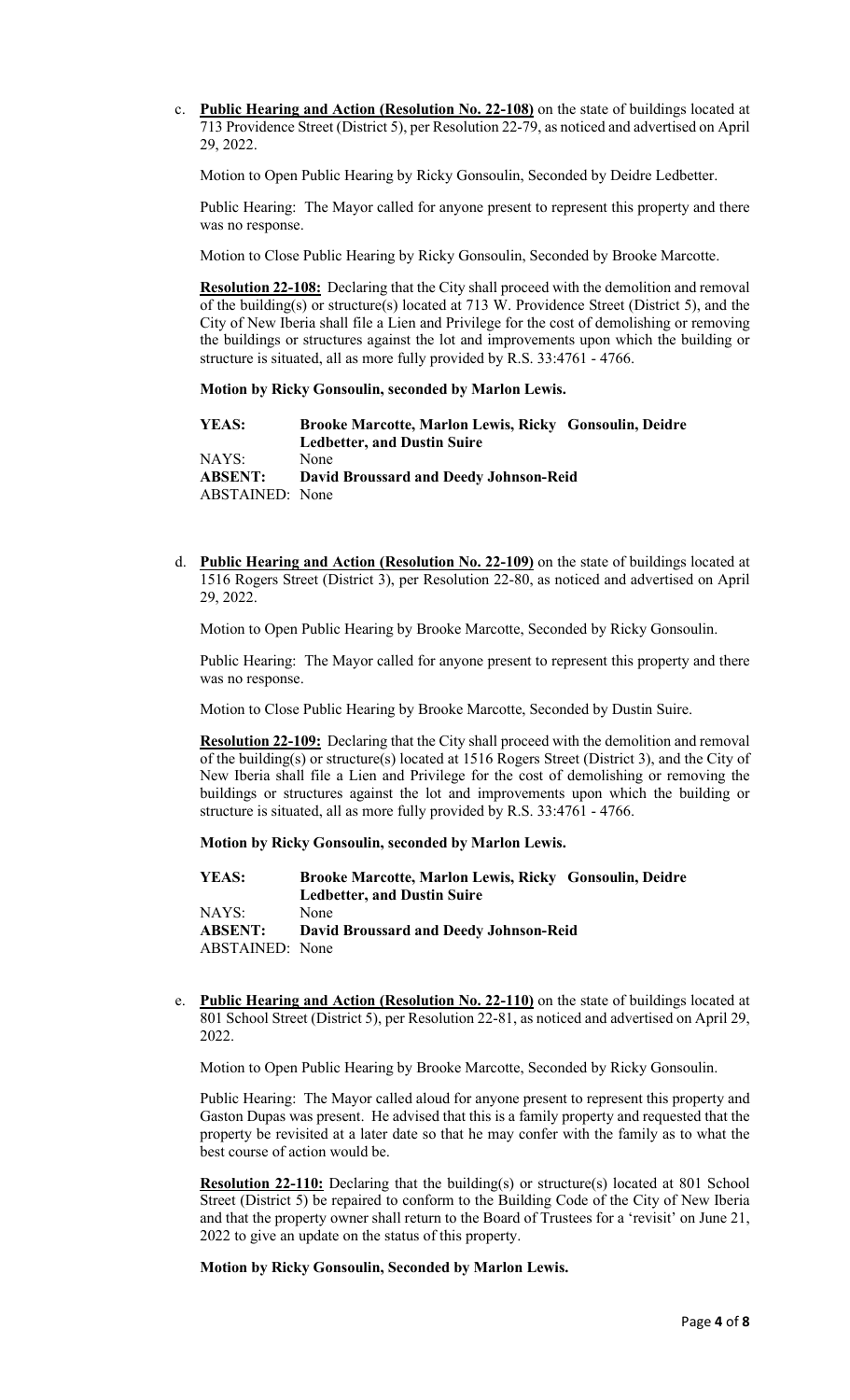**YEAS: Brooke Marcotte, Marlon Lewis, Ricky Gonsoulin, Deidre Ledbetter, and Dustin Suire**

NAYS: None **ABSENT: David Broussard and Deedy Johnson-Reid** ABSTAINED: None

f. **Public Hearing and Action (Resolution No. 22-111)** on the state of buildings located at 1103 Spencer Loop (District 2), per Resolution 22-82, as noticed and advertised on April 29, 2022.

Motion to Open Public Hearing by Brooke Marcotte, Seconded by Deidre Ledbetter.

Public Hearing: The Mayor called aloud for anyone present to represent this property and there was no response.

Motion to Close Public Hearing by Ricky Gonsoulin, Seconded by Marlon Lewis

**Resolution 22-111:** Declaring that the City shall proceed with the demolition and removal of the building(s) or structure(s) located at 1103 Spencer Loop (District 2), and the City of New Iberia shall file a Lien and Privilege for the cost of demolishing or removing the buildings or structures against the lot and improvements upon which the building or structure is situated, all as more fully provided by R.S. 33:4761 - 4766.

#### **Motion by Ricky Gonsoulin, Seconded by Marlon Lewis.**

| YEAS:           | Brooke Marcotte, Marlon Lewis, Ricky Gonsoulin, Deidre |
|-----------------|--------------------------------------------------------|
|                 | <b>Ledbetter, and Dustin Suire</b>                     |
| NAYS:           | None                                                   |
| <b>ABSENT:</b>  | David Broussard and Deedy Johnson-Reid                 |
| ABSTAINED: None |                                                        |

g. **Public Hearing and Action (Resolution No. 22-112)** on the state of buildings located at 1214 St Jude Ave (District 2), per Resolution 22-83, as noticed and advertised on April 29, 2022.

Motion to Open Public Hearing by Brooke Marcotte, Seconded by Deidre Ledbetter.

Public Hearing: The Mayor called aloud for anyone present to represent this property and there was no response. Jimmy Landry advised that the property owners have been issued a permit for the demolition of the structures on the property and that he recommends revisiting the status of said property on June 21, 2022.

Motion to Close Public Hearing by Ricky Gonsoulin, Seconded by Deidre Ledbetter

**Resolution 22-112**: Declaring that the building(s) or structure(s) located at 1214 St. Jude Avenue (District 2) be repaired to conform to the Building Code of the City of New Iberia and that the property owner shall return to the Board of Trustees for a 'revisit' on June 21, 2022 to give an update on the status of this property.

#### **Motion by Brooke Marcotte, Seconded by Dustin Suire.**

| YEAS:                  | Brooke Marcotte, Marlon Lewis, Ricky Gonsoulin, Deidre |
|------------------------|--------------------------------------------------------|
|                        | <b>Ledbetter, and Dustin Suire</b>                     |
| NAYS:                  | None                                                   |
| <b>ABSENT:</b>         | <b>David Broussard and Deedy Johnson-Reid</b>          |
| <b>ABSTAINED:</b> None |                                                        |

h. **Public Hearing and Action (Resolution No. 22-113)** on the state of buildings located at 510 W. St Peter St (District 5), per Resolution 22-84, as noticed and advertised on April 29, 2022.

Motion to Open Public Hearing by Brooke Marcotte, Seconded by Deidre Ledbetter

Public Hearing: The Mayor called aloud for anyone present to represent this property. The property owner was not present; however, three concerned neighbors were in attendance. The first stated that there is significant wildlife activity in that property that is a disturbance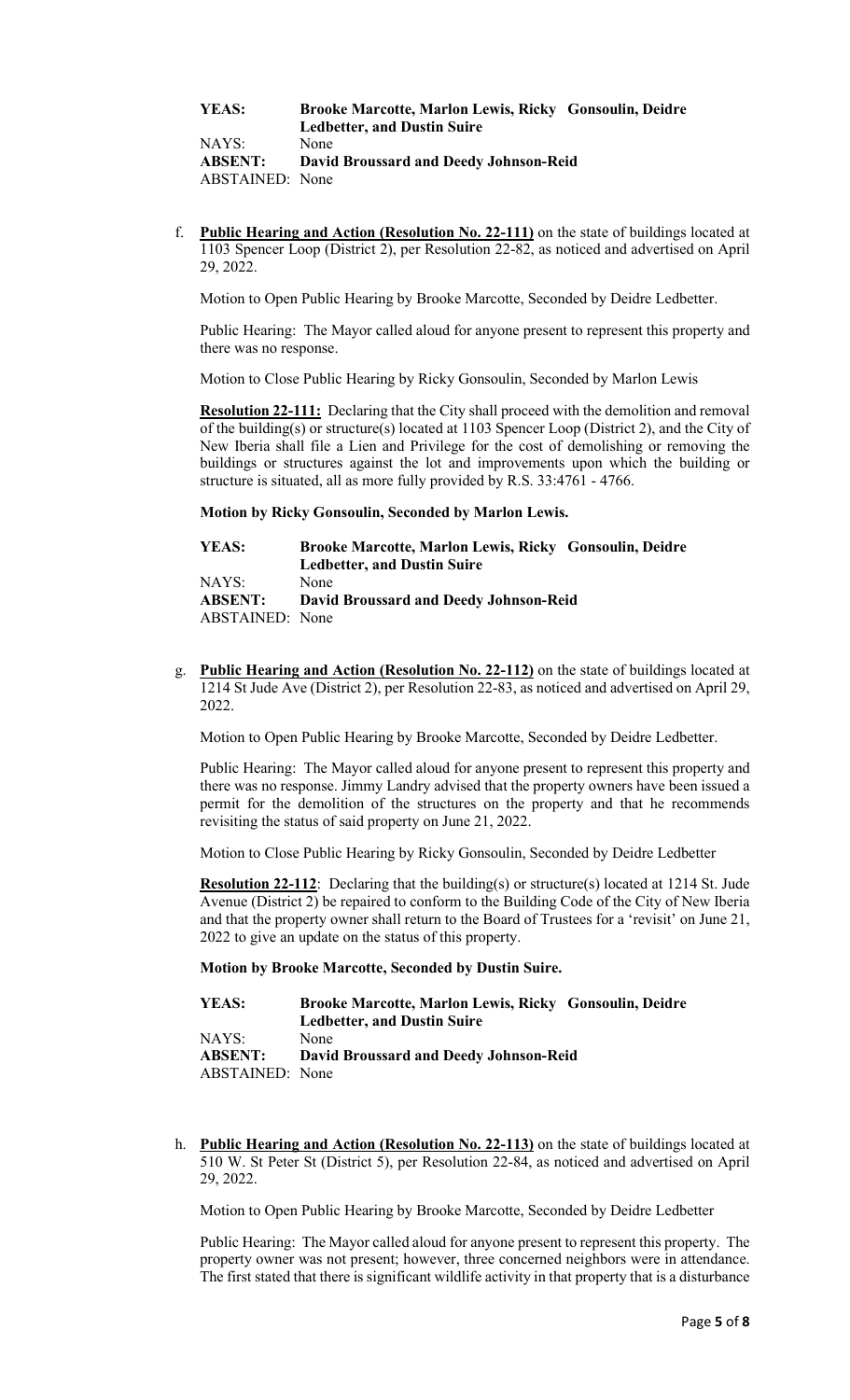to his own home. The second stated that they are unable to park in the driveway of their own home due to the danger present from the neighbor's trees. The third stated that there are vagrants living in and out that of that home that are breaking into his personal effects. All three want to see some course of action to provide relief from the nuisances caused by this property from the Council.

Motion to Close Public Hearing by Ricky Gonsoulin, Seconded by Dustin Suire

Motion to demolition the aforementioned structures was made by Deidre Ledbetter and seconded by Marlon Lewis. City Attorney Jeff Simon questioned service and recommended revisiting on June 21, 2022, to allow additional time for notice to reach property owners by certified mail. Deidre Ledbetter then rescinded her motion, and Marlon Lewis rescinded his as well.

**Resolution 22-113**: Declaring that the building(s) or structure(s) located at 510 W. St Peter Street (District 5) be repaired to conform to the Building Code of the City of New Iberia and that the property owner shall return to the Board of Trustees for a 'revisit' on June 21, 2022 to give an update on the status of this property.

**Motion by Deidre Ledbetter, Seconded by Marlon Lewis.**

| YEAS:                  | Brooke Marcotte, Marlon Lewis, Ricky Gonsoulin, Deidre |
|------------------------|--------------------------------------------------------|
|                        | <b>Ledbetter, and Dustin Suire</b>                     |
| NAYS:                  | None                                                   |
| <b>ABSENT:</b>         | David Broussard and Deedy Johnson-Reid                 |
| <b>ABSTAINED:</b> None |                                                        |

i. **Public Hearing and Action (Resolution No. 22-114)** on the state of buildings located at 705 & 705 ½ Walton Street (District 5), per Resolution 22-85, as noticed and advertised on April 29, 2022.

Motion to Open Public Hearing by Brooke Marcotte, Seconded by Deidre Ledbetter

Public Hearing: The Mayor called for anyone present to represent this property and there was no response.

Motion to Close Public Hearing by Deidre Ledbetter, Seconded by Brooke Marcotte

**Resolution 22-114:** Declaring that the City shall proceed with the demolition and removal of the building(s) or structure(s) located at 705 & 705  $\frac{1}{2}$  Walton Street (District 5), and the City of New Iberia shall file a Lien and Privilege for the cost of demolishing or removing the buildings or structures against the lot and improvements upon which the building or structure is situated, all as more fully provided by R.S. 33:4761 - 4766.

**Motion by Marlon Lewis, Seconded by Deidre Ledbetter**

**YEAS: Brooke Marcotte, Marlon Lewis, Ricky Gonsoulin, Deidre Ledbetter, and Dustin Suire** NAYS: None **ABSENT: David Broussard and Deedy Johnson-Reid** ABSTAINED: None

j. **Public Hearing and Action (Resolution No. 22-115)** on the state of buildings located at 610 W. Washington Street (District 5), per Resolution 22-86, as noticed and advertised on April 29, 2022.

Motion to Open Public Hearing by Brooke Marcotte, Seconded by Ricky Gonsoulin

Public Hearing: The Mayor called for anyone present to represent this property and there was no response.

Motion to Close Public Hearing by Deidre Ledbetter, Seconded by Brooke Marcotte

**Resolution 22-115**: Declaring that the City shall proceed with the demolition and removal of the building(s) or structure(s) located at 610 W. Washington Street (District 5), and the City of New Iberia shall file a Lien and Privilege for the cost of demolishing or removing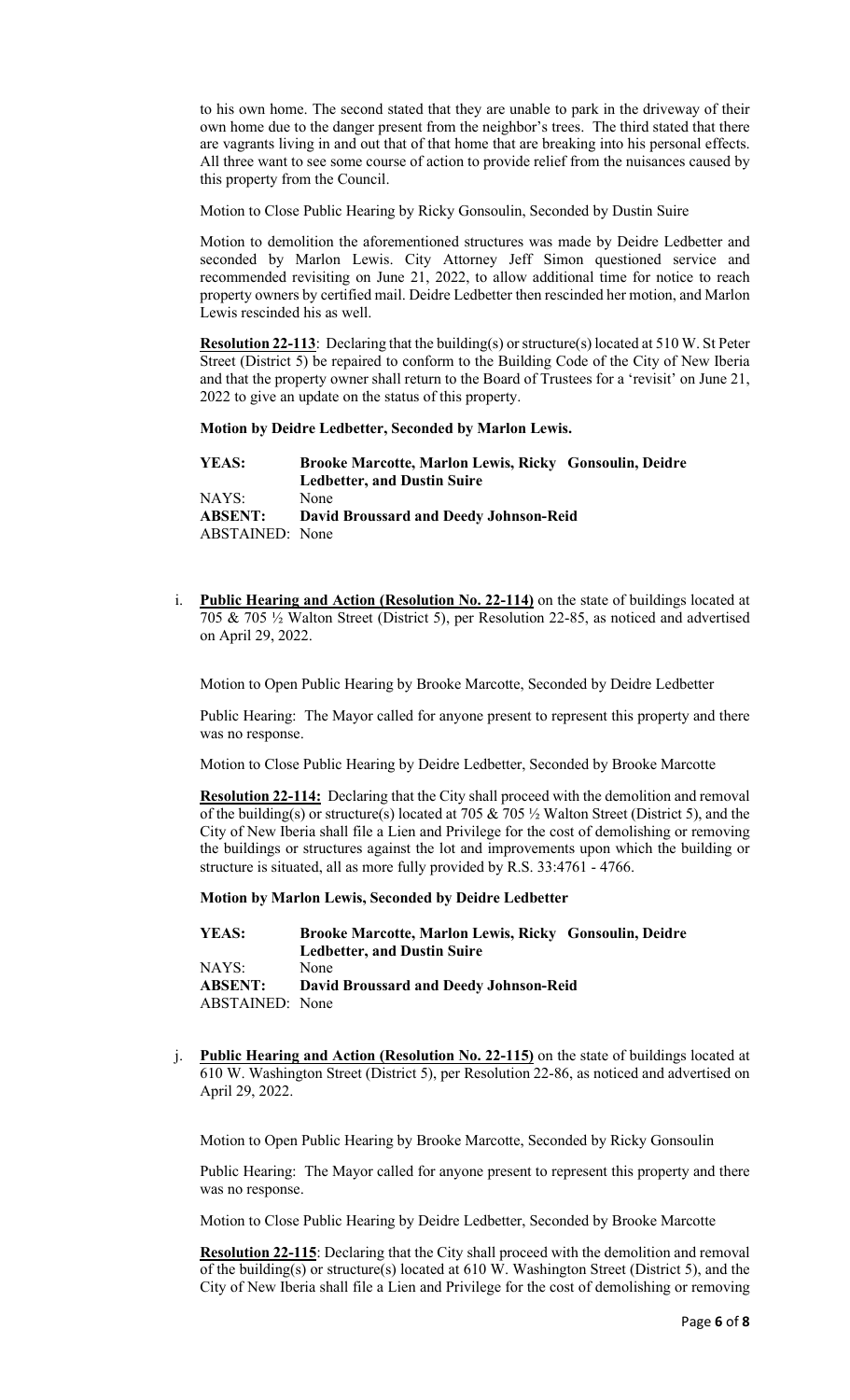the buildings or structures against the lot and improvements upon which the building or structure is situated, all as more fully provided by R.S. 33:4761 - 4766.

#### **Motion by Deidre Ledbetter, Seconded by Dustin Suire**

| YEAS:           | Brooke Marcotte, Marlon Lewis, Ricky Gonsoulin, Deidre |
|-----------------|--------------------------------------------------------|
|                 | <b>Ledbetter, and Dustin Suire</b>                     |
| NAYS:           | None                                                   |
| <b>ABSENT:</b>  | <b>David Broussard and Deedy Johnson-Reid</b>          |
| ABSTAINED: None |                                                        |

# **5. PLANNING AND ZONING:**

a. **Ordinance 2022-11:** CWC Investments, LLC (Bart Broussard): A recommendation to approve the re-zoning of properties identified on a plat of survey entitled, "PLAT SHOWING PARTITION OF PROPERTY OWNED BY CWC INVESTMENTS, LLC," by Paul Prince, LLC dated 03.18.22 showing Tract 1 measuring 4,502 sf. or 0.103 ac. being 125 Center St.; Tract 2A measuring 2,358.6 sf. or 0.054 ac.; and Tract 2B measuring 2,153.4 sf. or 0.049 ac. from C-1 to C-2 zoning classification.

**Motion by Dustin Suire, seconded by Brooke Marcotte.**

**YEAS: Brooke Marcotte, Marlon Lewis, Ricky Gonsoulin, Deidre Ledbetter, and Dustin Suire** NAYS: None **ABSENT: David Broussard and Deedy Johnson-Reid** ABSTAINED: None

### **6. INTRODUCTION OF ORDINANCE:**

a. **Introduction of Ordinance No. 2022-12:** Amending approved budget allocations for American Rescue Plan Act Funds Received by the City of New Iberia (Amendment No 3) and to set for public hearing on June 7, 2022.

**Motion by Ricky Gonsoulin, seconded by Deidre Ledbetter.**

**YEAS: Brooke Marcotte, Marlon Lewis, Ricky Gonsoulin, Deidre Ledbetter, and Dustin Suire** NAYS: None **ABSENT: David Broussard and Deedy Johnson-Reid** ABSTAINED: None

### **7. COUNCIL REMARKS:**

### **8. ANNOUNCEMENTS:**

- a) The next regularly scheduled city council meeting will be held on Tuesday, June 7, 2022.
- b) Reminder to council and citizens to participate in the MS4 Storm Water Survey at www.cityofnewiberia.com under Public Works section.
- c) **City of New Iberia currently has adjudicated properties available for sale at CivicSource.com.** To initiate the auction process on one or more properties, the investor must place a deposit of \$850 on each property, which starts the prerequisite legal research and